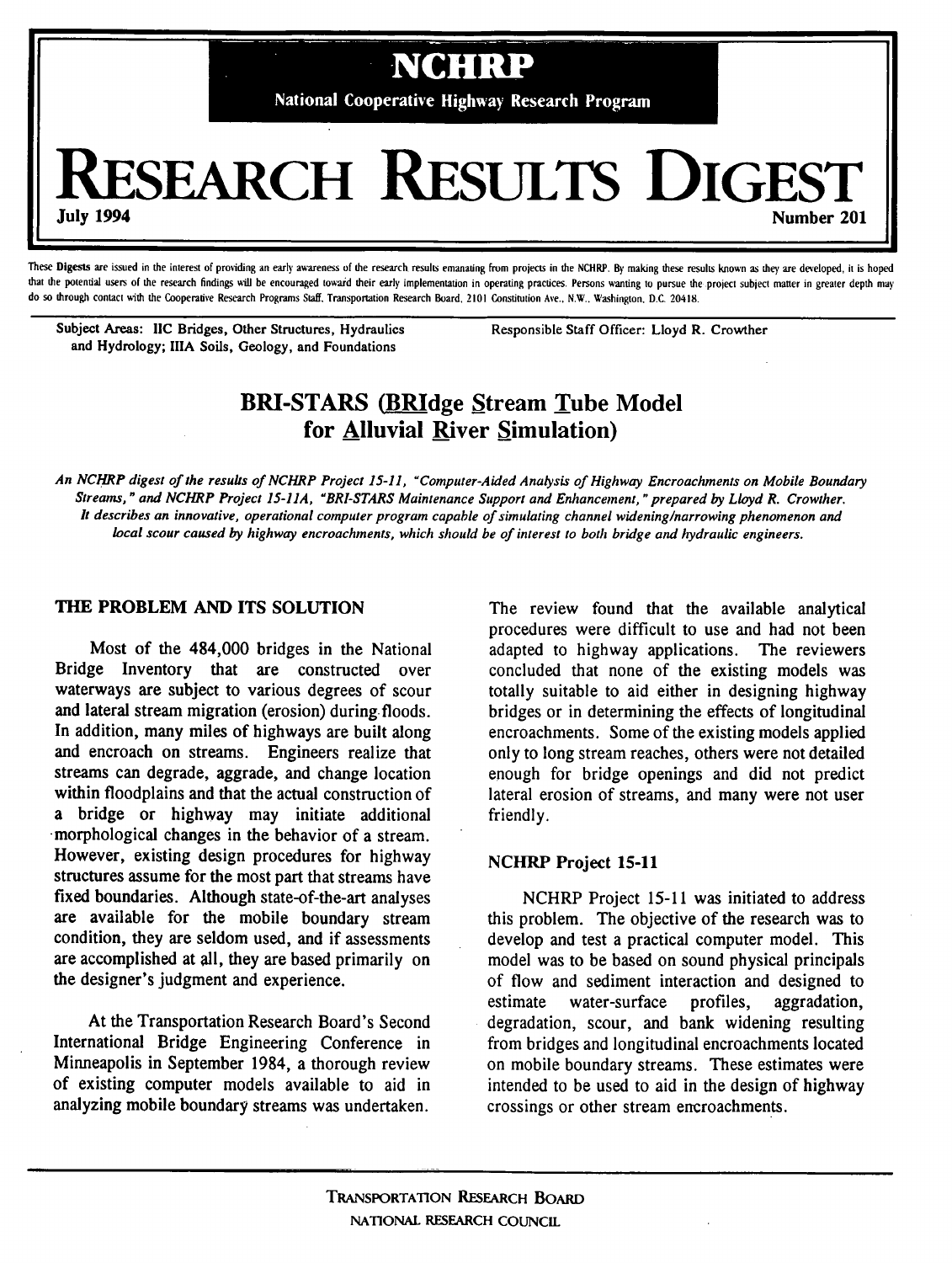In response to this objective, Dr. Albert Molinas, co-principal investigator of NCHRP Project 15-11, created a computer program titled BRI-STARS (BRIdge Stream Tube Model for Alluvial River Simulation) and a companion expert system program for stream classification. In 1990, the NCHRP concluded that the project had been successful, but that further work was necessary to ensure a fully operational computer software package and to further enhance the product. This additional effort was undertaken as NCHRP Project 15-1A, "BRI-STARS Maintenance Support and Enhancement."

## **NCHRP Project 15-1A**

The goals of this second project were to provide a series of NCHRP Project Panel-mandated enhancements, to establish an electronic bulletin board for discussion between Dr. Molinas and the users who were testing the model (the maintenance element of the project), and to conduct a BRI-STARS workshop for further dialogue between the program's author and selected users.

The enhancement activity accounted for *75*  percent of the project's budget and represented a comparable share of the additional effort. Unfortunately, the bulletin board received almost no use. The workshop—held in August 1992 at Colorado State University, Fort Collins, CO—was well received and resulted in suggested improvements for Dr. Molinas to consider.

#### **BRI-STARS**

BRI-STARS version 3.3 for DOS is the end result of the NCHRP Project 15-11 series of research projects. The Federal Highway Administration (FHWA) has negotiated a contract with Dr. Molinas to enhance and extend the BRI-STARS program. FHWA plans to distribute BRI-STARS through *McTrans* in a WindOwsTM format upon contract completion, scheduled for late 1997.

BRI-STARS is a semi-two-dimensional model capable of computing alluvial scour/deposition through subcritical, supercritical, and a combination of both flow conditions involving hydraulic jumps. This model, unlike conventional water- and sediment-routing computer models, is capable of simulating channel widening/narrowing phenomenon as well as local scour resulting from highway encroachments. It couples a fixed-width stream tube computer model, which simulates the scour/deposition process taking place in the vertical direction across the channel, with a total stream power minimization algorithm. The decision-making algorithm, using rate of energy dissipation or total stream power minimization, determines whether the simulated sediment erosion satisfying the sediment continuity equation should take place in the lateral or vertical direction. It is this second component that allows the lateral changes in channel geometries. Finally, the bridge component allows computation of the hydraulic flow variables and the resulting scour<br>from highway encroachments. The model also from highway encroachments. contains a rule-based expert system program for classifying streams by size, bed and bank material stability, platform geometry, and other hydraulic and morphological features.

#### Operating **BRI-STARS**

With the recent enhancements, the memory requirements for BRI-STARS version 3.3 have reached 596K of Random Access Memory (RAM). Under the DOS 640K memory limitation, users must configure their systems to free at least 600K of available memory for model execution. For DOS *5.0* and above, there are a number of ways users can configure their systems to accommodate this requirement. The README file, contained on both the first and third BRI-STARS disks, contains three typical installations that Dr. Molinas found operational, i.e., provided sufficient RAM to execute the program. They are as follows: a) DOS 5.0 with QEMM memory manager; b) DOS 6.2 with HIMEM memory manager; and c) DOS 6.2 with DOS memory manager and DoubleSpace compressed hard disk.

NCHRP has been able to operate the program on an IBM compatible 486 DX using MS-DOS 6.0 and the following file modifications: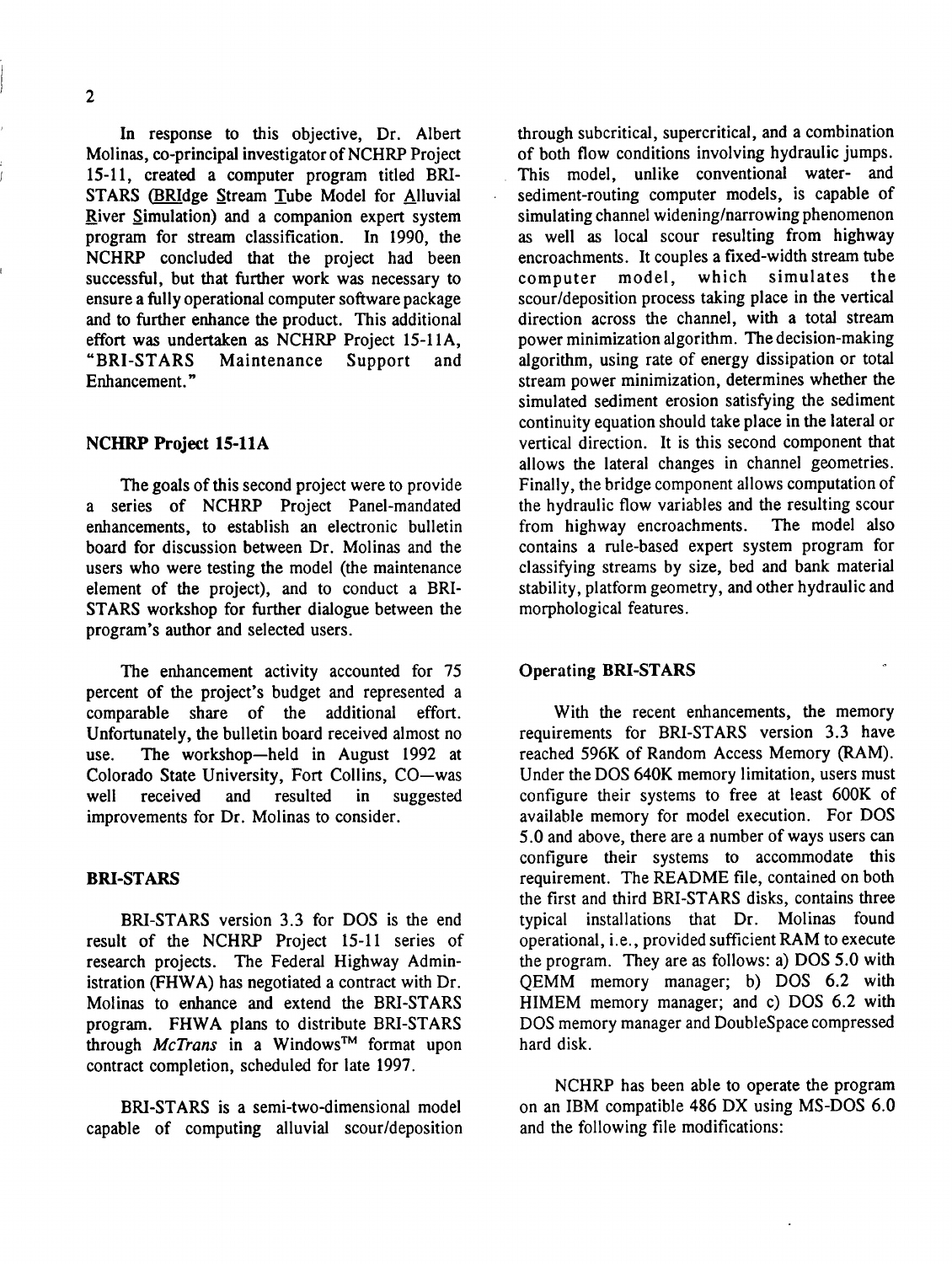# **AUTOEXEC.BAT FILE @ ECHO** OFF CLS PATH C:\DOS BREAK ON PROMPT \$p\$g

 $\mathbb{Z}^2$ 

# CONFIG.SYS FILE DEVICE= C:\DOS\HIMEM.SYS DOS =HIGH, UMB **DEVICEHIGH = C:\DOS\ANSI.SYS FILES = 20 BUFFERS = 20**

The above files were created on a floppy disk containing the DOS system files (C> **FORMAT**  A:/s). The BRI-STARS program was installed on drive C. By warm-booting the computer (pressing Ctrl-Alt-Del) with the floppy disk inserted in its proper drive, all computer network connections were eliminated and the available free memory increased from 474K to 616K. When the prompt was changed from  $A >$  to  $C >$  and the BRI-STARS directory retrieved **(CD\BRISTARS),** the program started using the command **BST.** 

STARS saves everything to files, the data remain in the program. The files can be printed by warmbooting the computer again with the floppy disk removed and reentering BRI-STARS at the C> prompt because printing or transferring files is not a RAM-intensive operation.

#### **Obtaining BRI-STARS**

BRI-STARS is available for distribution with full version support from *McTrans* (telephone 904/392-0378). It consists of three double-density 31/2-in, disks. *McTrans* can also provide the *User's Manual for BRI-STARS,* March 1994, prepared by Dr. Molinas as part of NCHRP Project 15-1A. Also included in this document is the *User's Manual for the BRI-STARS Expert System for Stream Class jfication. A copy* of this material has been provided to each state.